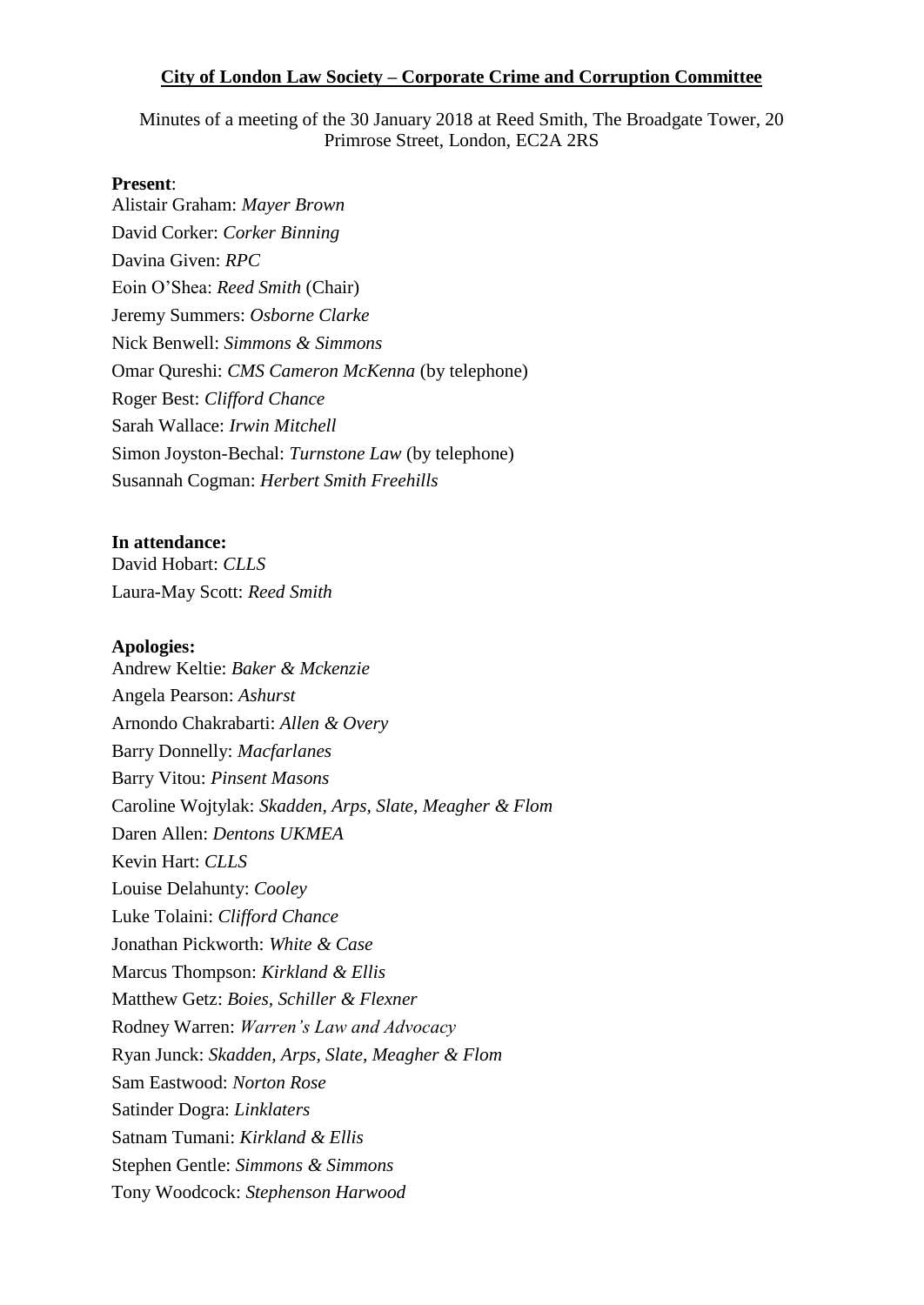## **1. Apologies**

The chair gave apologies for those who were not able to attend the meeting.

## **2. Minutes of the last meeting**

The Minutes of the last meeting (12 December 2017) were approved. The Chair directed for the Minutes be filed on the CLLS website 24 hours after the meeting, providing Committee members not present with additional time to send any final comments on the draft.

# **3. Practice / Legal updates**

The Committee discussed the SFO and the end of David Green's tenure as Director. The Committee considered the length of time SFO cases were taking from charge to trial. There was a discussion regarding the Tesco case and the original trial being halted. The Committee also considered if a DPA would be put in jeopardy as a result of an acquittal of an individual and whether the SFO should re-investigate a case at that stage.

The Committee discussed the NCA and the scope of the International Corruption Unit.

# **4. S.2 interview practices**

The Chair explained that s.2 interview practice was a standing agenda item and he encouraged those in attendance to share (on an anonymous basis) any recent experiences of s.2 interviews and in particular any poor practices by investigators. The Committee shared stories on an anonymous basis of recent practice. The Committee also discussed the potential difficulties that can arise in relation to the undertaking required to be provided to the SFO before a s.2 interview. The Chair said that the Committee would continue to keep a watching brief on this item.

The Committee also discussed whether there was authority that tests whether a s.2 document production notice has effect outside of the UK. The Committee considered the mutual assistance route and whether a foreign enforcement body would assist.

## **5. Guest Speakers:**

The Committee discussed potential guest speakers for 2018. The Chair said he would organise one or two guest speakers for 2018.

## **6. Dates for 2018 diary**

The Chair reminded the Committee members present of events scheduled for 2018:

- 14 May 2018: Annual Service at St Peter ad Vincula and reception and dinner
- 18 June 2018: Annual General Meeting and Reception